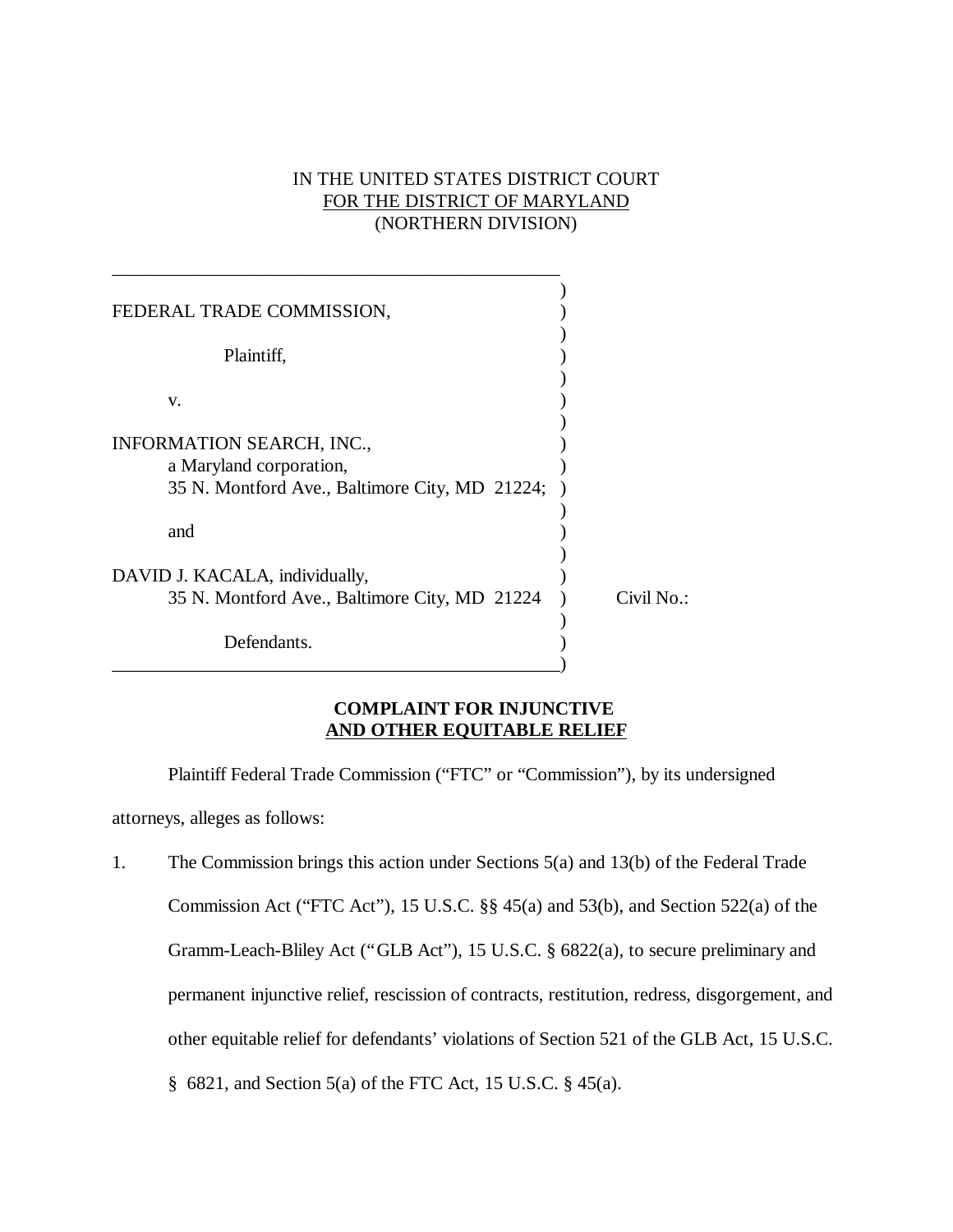#### **JURISDICTION AND VENUE**

- 2. Jurisdiction is based on 28 U.S.C. §§ 1331, 1337(a), 1345, and 1355, and on 15 U.S.C. §§ 45(a)(1), 53(b), and 6822(a).
- 3. Venue in the Northern Division of the District of Maryland is proper under 28 U.S.C. §§ 1391(b)-(c), and 15 U.S.C. § 53(b).

#### **PLAINTIFF**

4. Plaintiff FTC is an independent agency of the United States Government created by 15 U.S.C. § 41, *et seq.* The Commission is charged, *inter alia*, with enforcing Section 5(a) of the FTC Act, 15 U.S.C. § 45(a), which prohibits unfair or deceptive acts or practices in or affecting commerce. Plaintiff is also charged, under Section 522(a) of the GLB Act, 15 U.S.C.  $\S$  6822(a), with enforcing Section 521(a) of the GLB Act, 15 U.S.C.  $\S$  6821(a), which prohibits any person from using false pretenses to obtain customer information of a financial institution from the financial institution or from the customer. Section 13(b) of the FTC Act, 15 U.S.C. § 53(b), authorizes plaintiff to initiate federal district court proceedings, in its own name by its designated attorneys, to enjoin violations of any provision of law enforced by the FTC, and to secure such equitable relief as may be appropriate in each case, including redress, restitution, and disgorgement.

#### **DEFENDANTS**

5. Defendant Information Search, Inc. ("ISI"), is a Maryland corporation with its principal offices located at 35 North Montford Avenue, Baltimore, Maryland. ISI conducts business over the telephone and through its Web site located at <www.http://information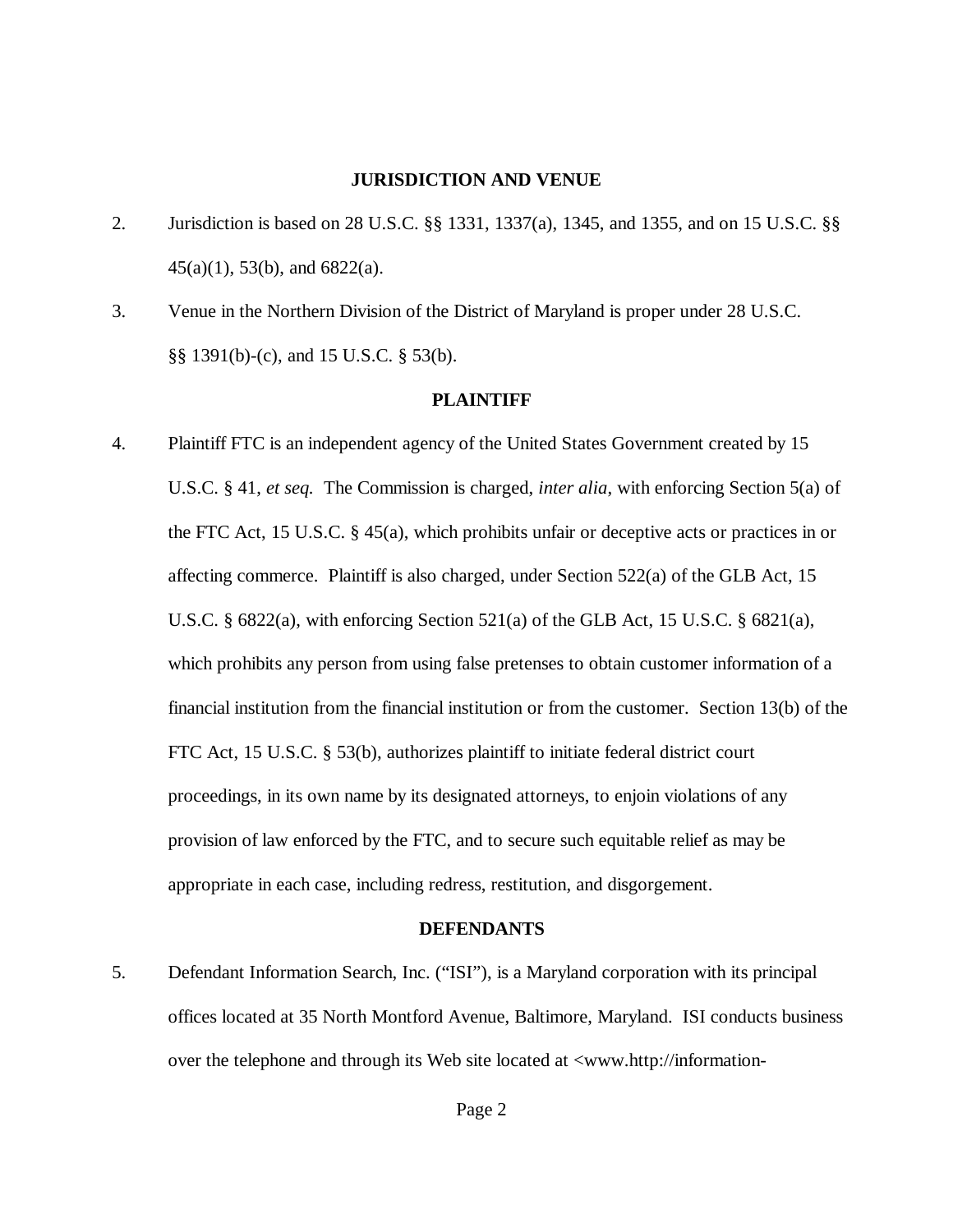search.com>.

- 6. Defendant David J. Kacala is the founder, owner, sole director, and sole officer of ISI. Acting alone or in concert with others, he has formulated, directed, controlled, or participated in the acts and practices of ISI, as set forth in this complaint.
- 7. At all times material to this complaint, defendants have conducted business in this district.

### **DEFENDANTS' BUSINESS PRACTICES**

- 8. Since at least September 2000, defendants have advertised over the World Wide Web that they can obtain customer information from financial institutions and make such information available to their clients for a fee. On their Web site, defendants state: "ISI can provide the information that leads you to locating people and businesses, finding and verifying assets." Defendants offer on their Web site to sell asset information such as bank accounts, stock, bond, and mutual fund information, and safe deposit box locations. On their Web site, defendants offer to "[r]etrieve information on a business or individual locally or nationally."
- 9. To obtain customer information, defendants use false pretenses, fraudulent statements, fraudulent or stolen documents or other misrepresentations, including posing as a customer of a financial institution, to induce officers, employees, or agents of financial institutions (and persons defendants believe to be such officers, employees, or agents) to disclose customer information. Defendants sell the customer information that they have obtained, including bank account balances and bank account activity statements, to their clients.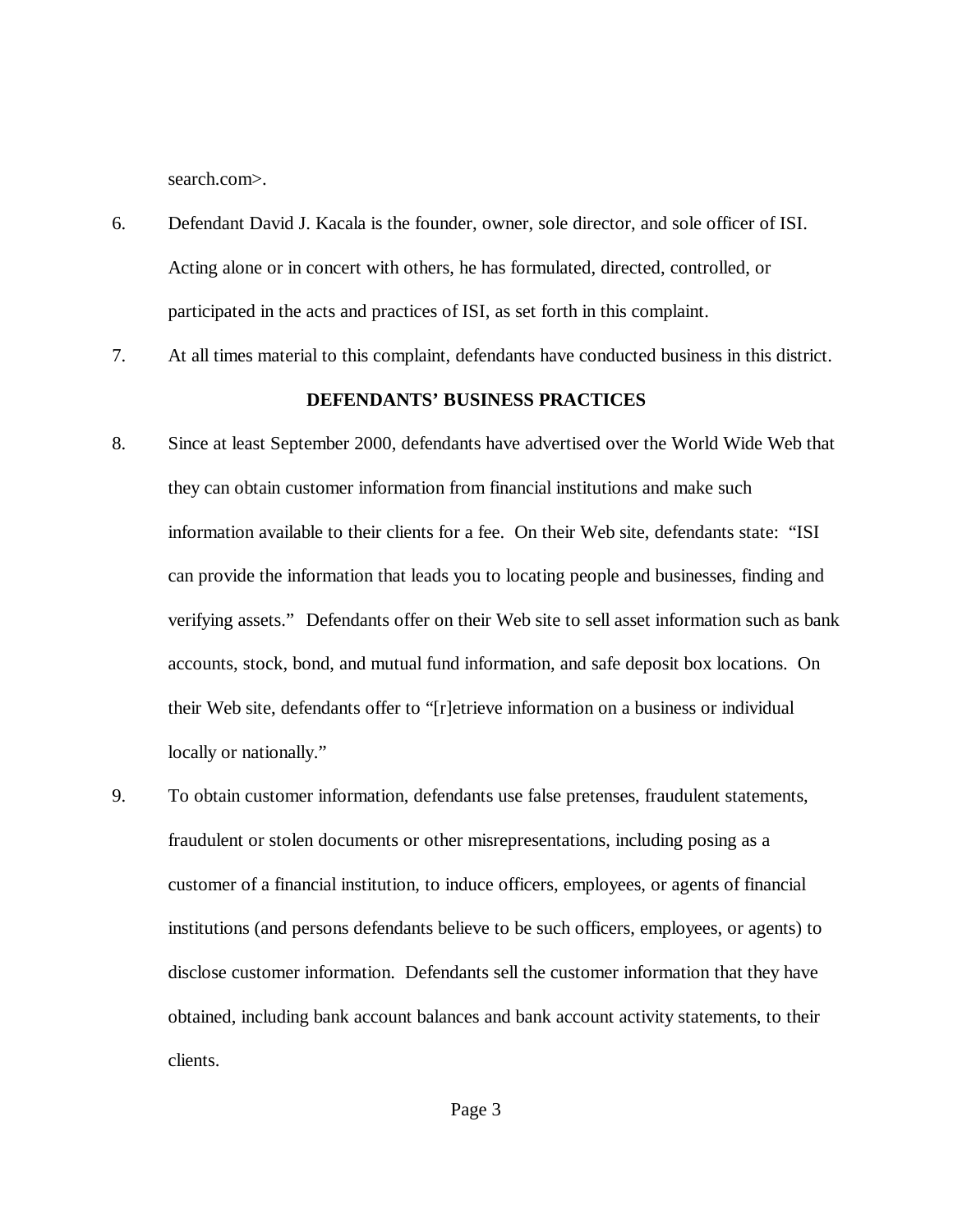## **COMMERCE**

10. At all times material herein, defendants have maintained a course of trade in or affecting commerce, as *commerce* is defined in Section 4 of the FTC Act, 15 U.S.C. § 44.

# **THE GRAMM-LEACH-BLILEY ACT**

11. Section 521 of the GLB Act, 15 U.S.C. § 6821, became effective on November 12, 1999, and has since remained in full force and effect. Section 521(a) of the Gramm-Leach-Bliley

Act, 15 U.S.C. § 6821(a), prohibits:

any person from obtaining or attempting to obtain, or causing to be disclosed or attempting to cause to be disclosed to any person, customer information of a financial institution relating to another person - (1) by making a false, fictitious, or fraudulent statement or representation to an officer, employee, or agent of a financial institution; (2) by making a false, fictitious, or fraudulent statement or representation to a customer of a financial institution; or (3) by providing any document to an officer, employee, or agent of a financial institution, knowing that the document is forged, counterfeit, lost, or stolen, was fraudulently obtained, or contains a false, fictitious, or fraudulent statement or representation.

Section 527(1) of the GLB Act, 15 U.S.C. § 6827(1), defines *customer,* with respect to a financial institution, as "any person (or authorized representative of a person) to whom the financial institution provides a product or service, including that of acting as a fiduciary." Section 527(2) of the GLB Act, 15 U.S.C. § 6827(2), defines *customer information of a financial institution* as "any information maintained by or for a financial institution which is derived from the relationship between the financial institution and a customer of the financial institution and is identified with the customer." Section 527(4)(A) of the GLB Act, 15 U.S.C. § 6827(4)(A), defines *financial institution* as "any institution engaged in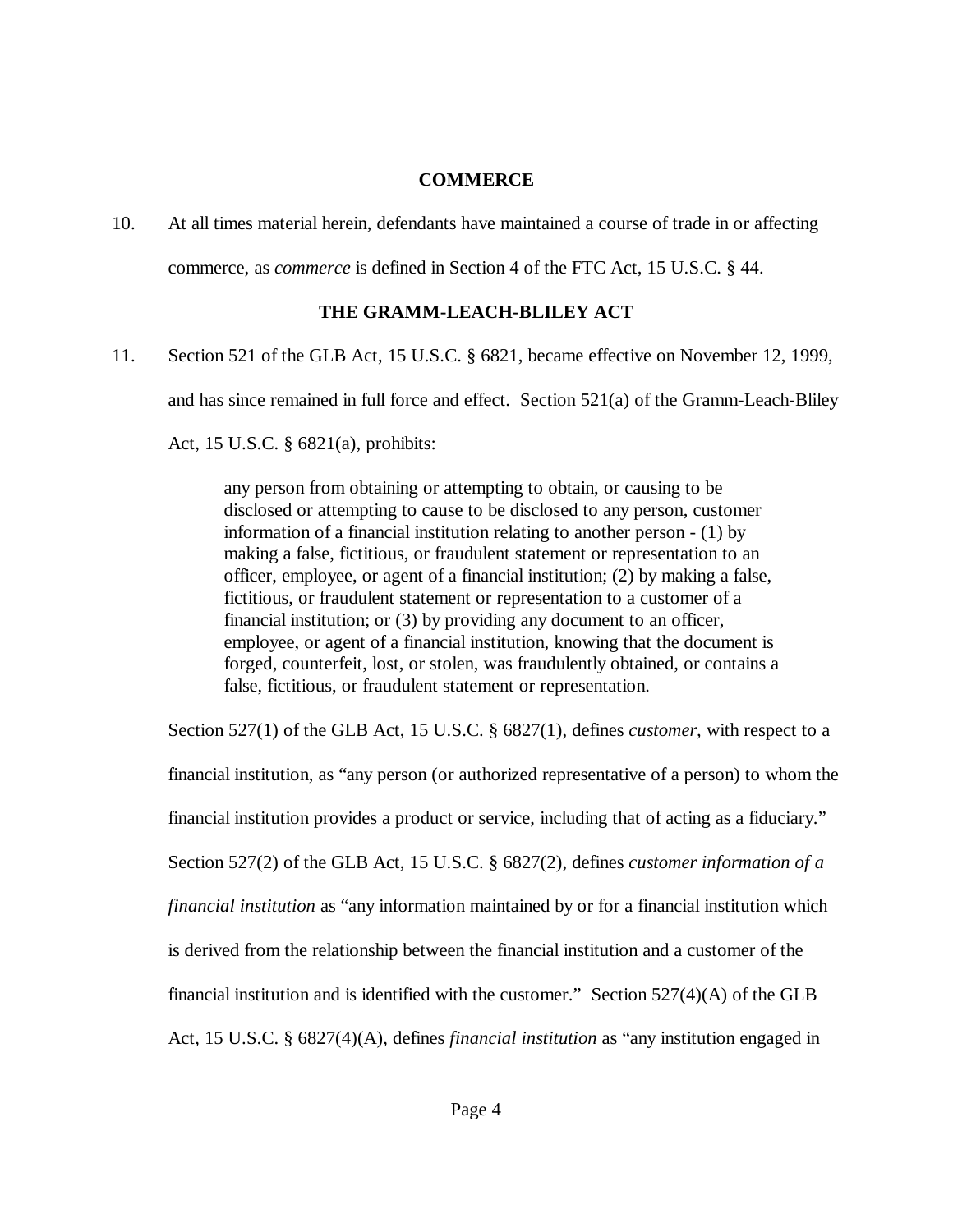the business of providing financial services to customers who maintain a credit, deposit, trust, or other financial account or relationship with the institution."

## **VIOLATIONS OF THE GLB ACT ARE UNFAIR OR DECEPTIVE ACTS OR PRACTICES IN VIOLATION OF SECTION 5(a) OF THE FTC ACT**

12. Section 522(a) of the GLB Act, 15 U.S.C. § 6822(a), empowers the Commission to enforce Section 521 of the GLB Act, 15 U.S.C. § 6821, "in the same manner and with the same power and authority as the Commission has under the Fair Debt Collection Practices Act ["FDCP Act"] to enforce compliance with such Act." Section 814 of the FDCP Act, 15 U.S.C. § 1692l, provides that "[a]ll the functions and powers of the Commission under the [FTC Act] are available to the Commission to enforce compliance with" the FDCP Act. Section 814 of the FDCP Act also provides that a violation of the FDCP Act "shall be deemed to be an unfair or deceptive act or practice in violation of" the FTC Act.

#### **SECTION 5(a) OF THE FTC ACT**

13. Section 5(a) of the FTC Act, 15 U.S.C. § 45(a), renders unfair or deceptive acts or practices in or affecting commerce unlawful. Misrepresentations of material facts constitute deceptive acts or practices and are unlawful pursuant to Section 5(a) of the FTC Act. Under Section 5(n) of the FTC Act, an act or practice is unfair if it causes or is likely to cause substantial injury to consumers which is not reasonably avoidable by consumers themselves and not outweighed by countervailing benefits to consumers or to competition.  $15$  U.S.C.  $\S$  45(n).

### **COUNT ONE**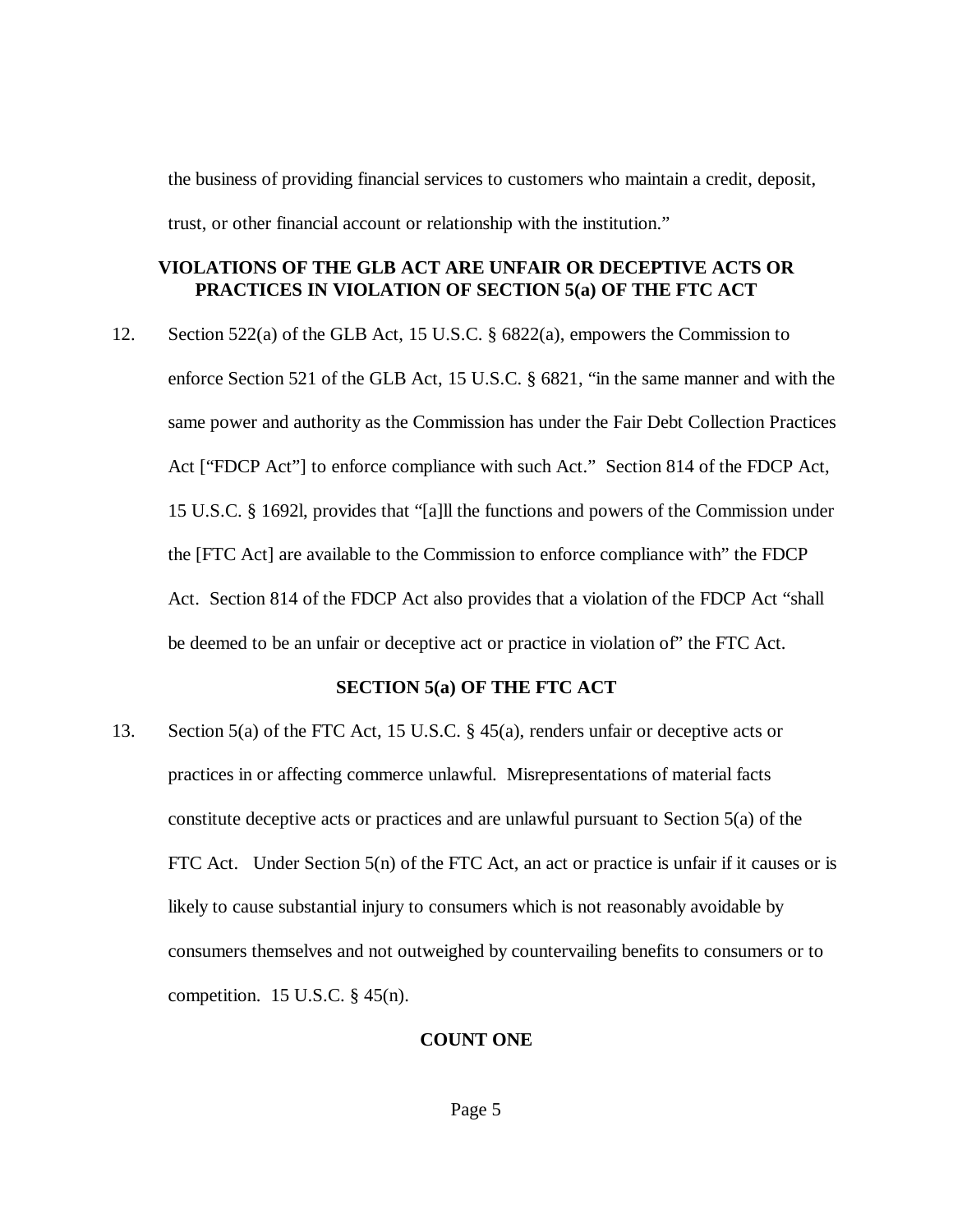## **DEFENDANTS' VIOLATIONS OF GRAMM-LEACH-BLILEY ACT**

- 14. In numerous instances, directly or through others, defendants have contacted financial institutions and falsely represented to representatives of the financial institutions (or persons defendants believed to be such representatives) that defendants are customers of the financial institutions, or have made other misrepresentations. Defendants make these false representations to induce the persons to disclose customer information belonging to third parties.
- 15. Defendants' false representations to representatives of financial institutions (or persons defendants believe to be such representatives) violate Section 521 of the GLB Act, 15 U.S.C. § 6821.

### **COUNT TWO**

## **DEFENDANTS' VIOLATIONS OF SECTION 5(a) OF THE FTC ACT**

- 16. Paragraphs 1-15 are incorporated herein by reference.
- 17. Defendants' practices of misrepresenting (1) their identity, (2) their purposes, or (3) their right to receive customer information, to representatives of financial institutions (or persons defendants believe to be representatives of financial institutions), for the purpose of fraudulently obtaining consumers' financial information and subsequently selling that information, causes or is likely to cause substantial injury to consumers that is not reasonably avoidable by consumers themselves and not outweighed by countervailing benefits to consumers or to competition.
- 18. Defendants' acts or practices, as set out above, are misleading.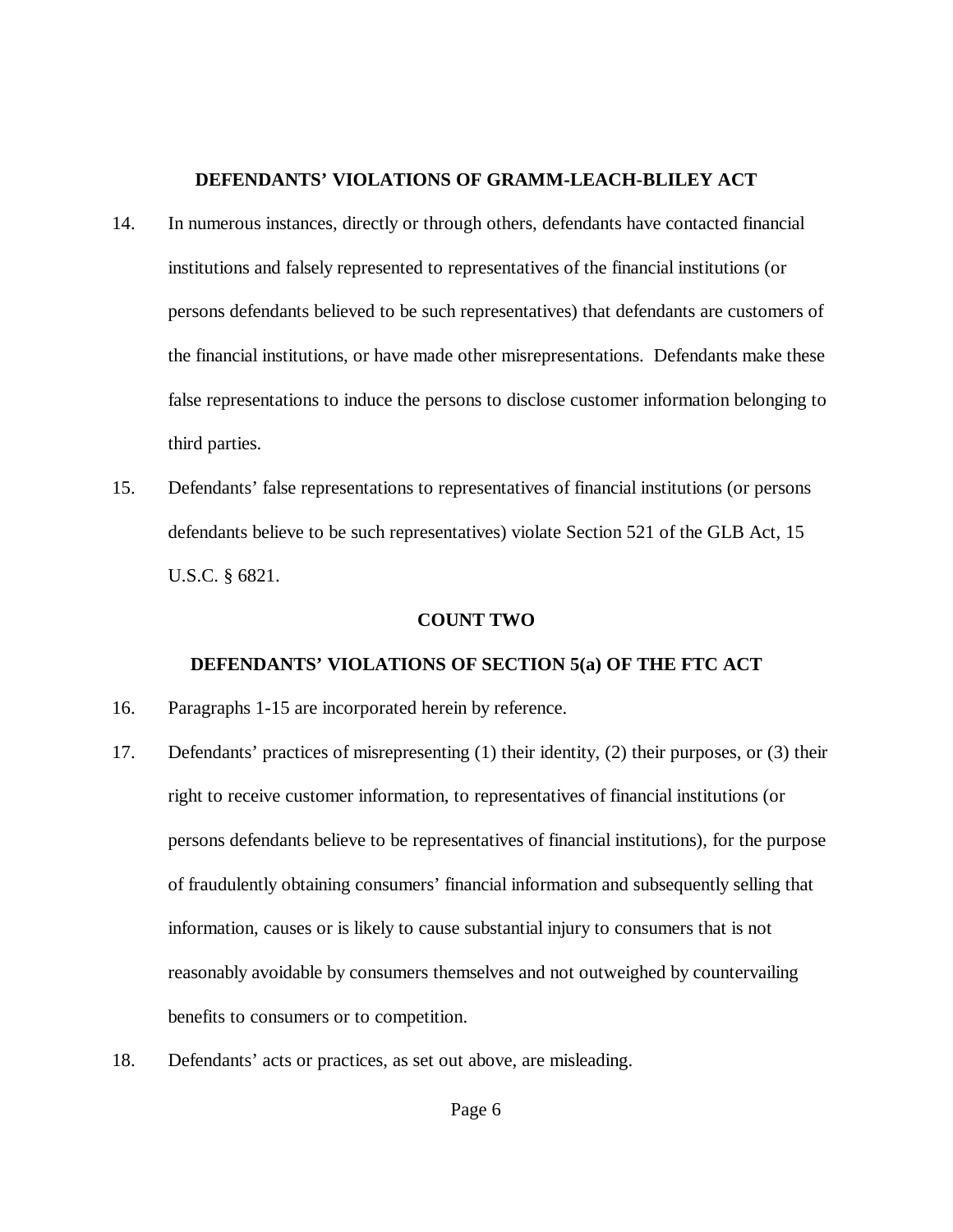19. Therefore, defendants' acts or practices, as set out above, are unfair or deceptive and violate Section 5(a) of the FTC Act, 15 U.S.C. § 45(a).

#### **CONSUMER INJURY**

20. Consumers throughout the United States have suffered, or are likely to suffer, injury as a result of defendants' ongoing unlawful acts or practices. Absent injunctive relief by this Court, defendants are likely to continue to injure consumers and harm the public interest.

### **UNJUST ENRICHMENT**

21. If defendants are permitted to retain the sums obtained as a result of their violations of the GLB Act and the FTC Act, they would be unjustly enriched and consumers will be denied just compensation.

### **THIS COURT'S POWER TO GRANT RELIEF**

- 22. Section 13(b) of the FTC Act, 15 U.S.C. § 53(b), empowers this Court to grant injunctive and other ancillary relief, including disgorgement and consumer redress, to prevent and remedy any violations of any provision of law enforced by the FTC.
- 23. This Court, in the exercise of its equitable jurisdiction, may award other ancillary relief to remedy injury caused by defendants' law violations.

## **PRAYER FOR RELIEF**

WHEREFORE, Plaintiff Federal Trade Commission, requests that this Court, as authorized by Section 13(b) of the FTC Act, 15 U.S.C. § 53(b), and pursuant to its own equitable powers:

a. Award plaintiff such preliminary injunctive and ancillary relief as may be necessary